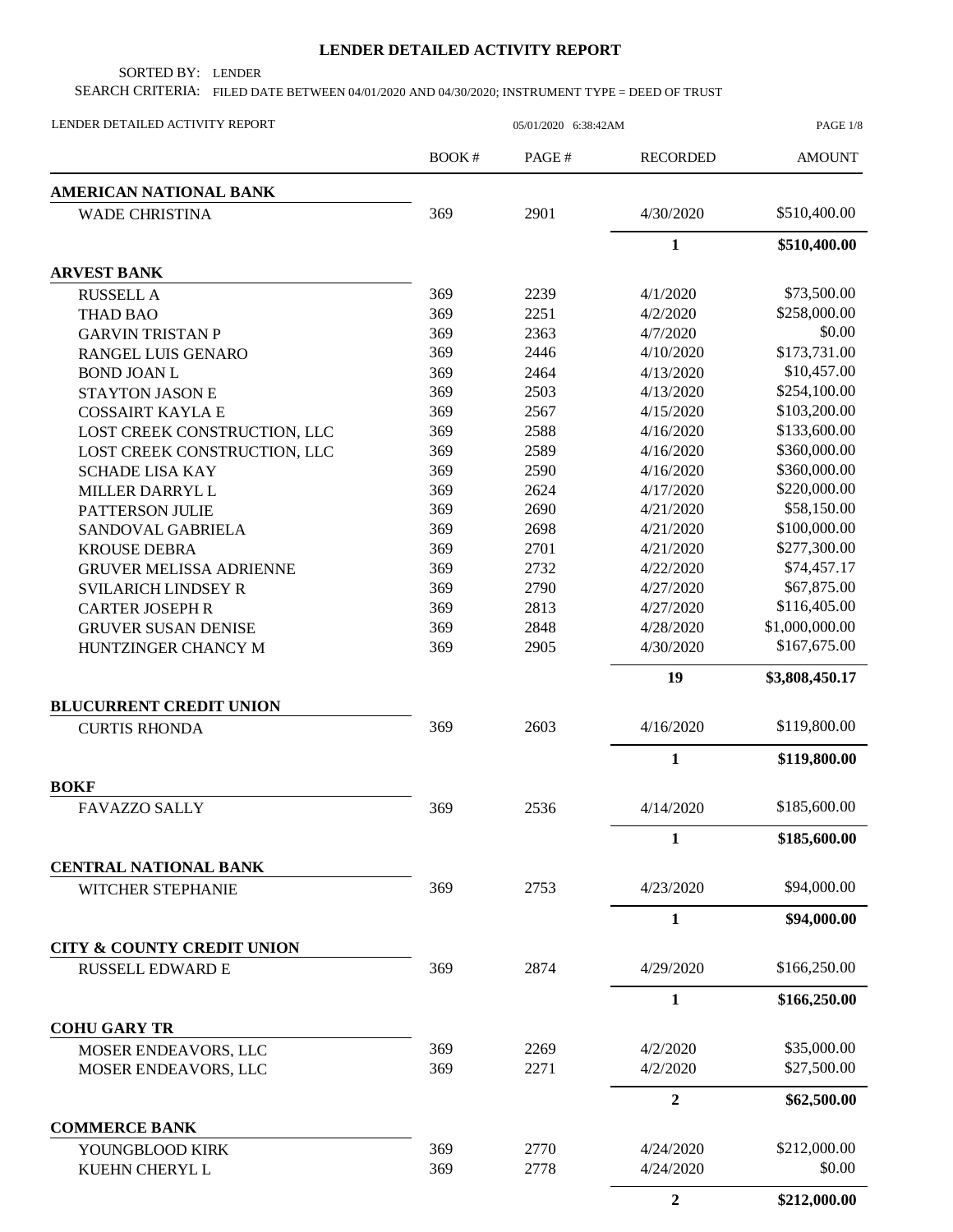LENDER DETAILED ACTIVITY REPORT 05/01/2020 6:38:42AM

PAGE 2/8

|                                                       | <b>BOOK#</b> | PAGE# | <b>RECORDED</b> | <b>AMOUNT</b>   |
|-------------------------------------------------------|--------------|-------|-----------------|-----------------|
| <b>COMMUNITY BANK &amp; TRUST</b>                     |              |       |                 |                 |
| PATTERSON JACK                                        | 369          | 2232  | 4/1/2020        | \$156,000.00    |
| <b>HEALY DANIEL E</b>                                 | 369          | 2349  | 4/6/2020        | \$35,000.00     |
| MICHAEL JASON E                                       | 369          | 2396  | 4/8/2020        | \$174,775.00    |
| <b>COFFEE SHARON SUE TR</b>                           | 369          | 2424  | 4/9/2020        | \$285,000.00    |
| <b>LANGLEY BRYCE EDWARD</b>                           | 369          | 2507  | 4/13/2020       | \$91,124.00     |
| <b>CARNES GAYLE</b>                                   | 369          | 2642  | 4/20/2020       | \$136,800.00    |
| RENGER CAROLINE E                                     | 369          | 2818  | 4/27/2020       | \$523,600.00    |
| THAMAN TERESA K                                       | 369          | 2819  | 4/27/2020       | \$8,035,012.00  |
| <b>BOICE JEARAN</b>                                   | 369          | 2821  | 4/27/2020       | \$148,000.00    |
| ALLEN MICHELLE M                                      | 369          | 2842  | 4/28/2020       | \$145,000.00    |
| <b>BARNES ERIC</b>                                    | 369          | 2884  | 4/30/2020       | \$167,025.00    |
| DAVISSON JUSTINE R                                    | 369          | 2897  | 4/30/2020       | \$139,202.00    |
|                                                       |              |       | 12              | \$10,036,538.00 |
| <b>COMMUNITYAMERICA CREDIT UNION</b>                  |              |       |                 |                 |
| MITCHELL JENNIFER J                                   | 369          | 2658  | 4/20/2020       | \$327,000.00    |
|                                                       |              |       | 1               | \$327,000.00    |
| <b>DAS ACQUISITION COM</b><br><b>STEPHENS TRENTON</b> |              | 2601  | 4/16/2020       | \$83,460.00     |
|                                                       | 369          |       |                 |                 |
|                                                       |              |       | $\mathbf{1}$    | \$83,460.00     |
| <b>DAS ACQUISITION COMPANY</b>                        |              |       |                 |                 |
| <b>ISELI SUSAN J</b>                                  | 369          | 2254  | 4/2/2020        | \$205,050.00    |
| <b>CASTLEBERRY ANDREW</b>                             | 369          | 2505  | 4/13/2020       | \$266,581.00    |
| <b>GIBSON JASON</b>                                   | 369          | 2563  | 4/15/2020       | \$66,666.00     |
| <b>LASSINCE MARCIA L</b>                              | 369          | 2853  | 4/29/2020       | \$139,132.00    |
|                                                       |              |       | 4               | \$677,429.00    |
| <b>FCS FINANCIAL</b>                                  |              |       |                 |                 |
| <b>BRAUNSCHWEIG MICHELL LEIGH</b>                     | 369          | 2250  | 4/2/2020        | \$103,920.00    |
| STEELE MARGARET ELIZABETH                             | 369          | 2390  | 4/8/2020        | \$53,572.00     |
| <b>CARR AMY L</b>                                     | 369          | 2522  | 4/14/2020       | \$96,000.00     |
| YANG ANGELA V                                         | 369          | 2607  | 4/16/2020       | \$1,728,450.00  |
|                                                       |              |       | 4               | \$1,981,942.00  |
| <b>FIRST COMMUNITY BANK</b>                           |              |       |                 |                 |
| <b>WALKER GLORIA J</b>                                | 369          | 2227  | 4/1/2020        | \$54,900.00     |
| <b>SPENCER HOPE E</b>                                 | 369          | 2275  | 4/2/2020        | \$423,500.00    |
| WERNER JUDITH A TR                                    | 369          | 2300  | 4/3/2020        | \$150,000.00    |
| HOWE SHELBY L                                         | 369          | 2321  | 4/6/2020        | \$112,000.00    |
| <b>JOHNSON KEVIN R</b>                                | 369          | 2399  | 4/8/2020        | \$40,000.00     |
| MUSTAIN RANDY J                                       | 369          | 2425  | 4/9/2020        | \$180,000.00    |
| <b>BURNETT RALPH C</b>                                | 369          | 2556  | 4/15/2020       | \$40,000.00     |
| <b>BALCH BRITTNI</b>                                  | 369          | 2627  | 4/17/2020       | \$58,000.00     |
| <b>BALL STACIL</b>                                    | 369          | 2695  | 4/21/2020       | \$113,000.00    |
| EM LAUGHLIN, LLC                                      | 369          | 2745  | 4/23/2020       | \$187,000.00    |
| <b>WILSON CHEYENNE</b>                                | 369          | 2841  | 4/28/2020       | \$115,000.00    |
| <b>MARBLE CHASIN D</b>                                | 369          | 2857  | 4/29/2020       | \$88,000.00     |
| <b>BRISTER MARIAH</b>                                 | 369          | 2858  | 4/29/2020       | \$109,500.00    |
| THE CANOPY                                            | 369          | 2879  | 4/29/2020       | \$530,000.00    |
|                                                       |              |       | 14              | \$2,200,900.00  |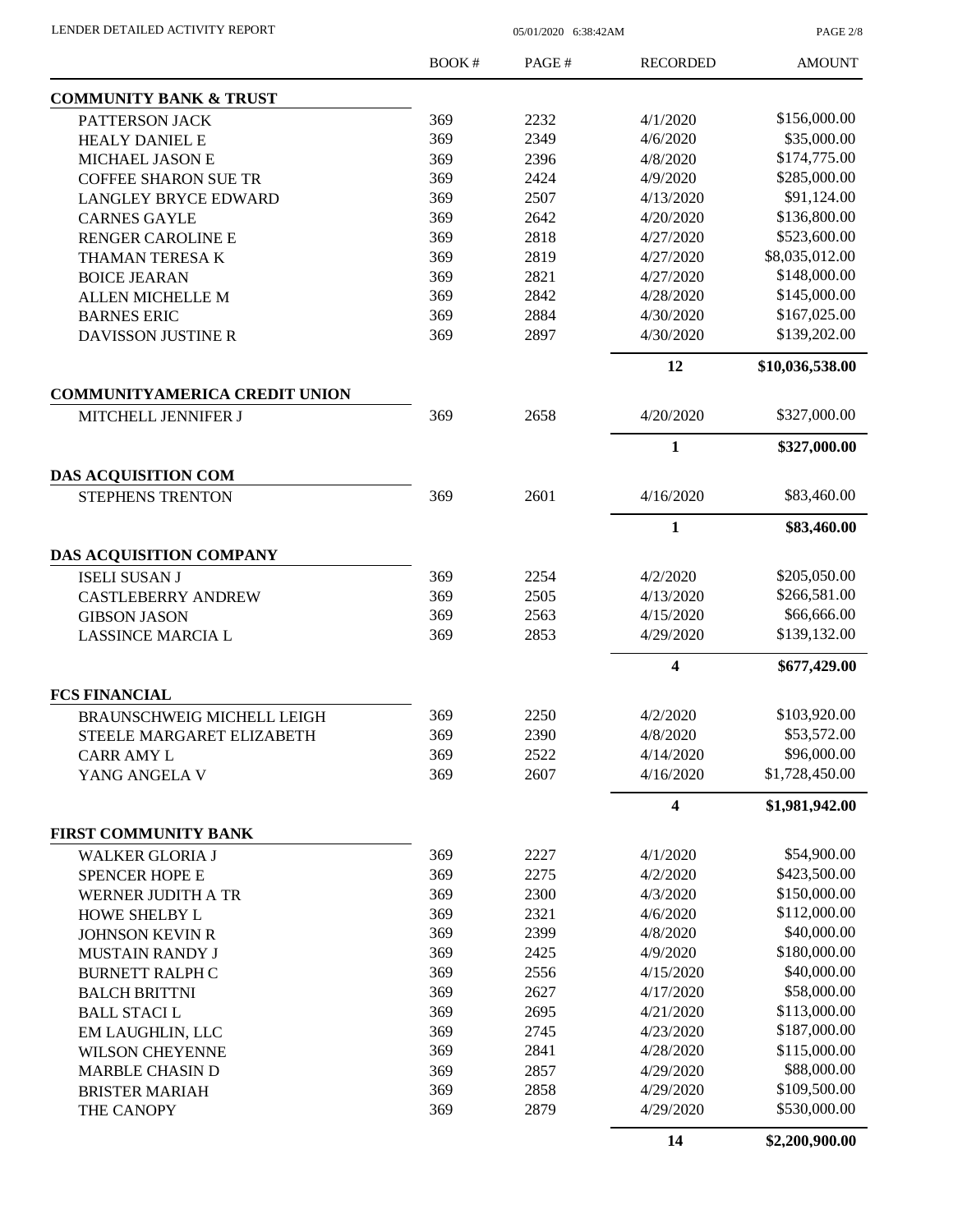PAGE 3/8

|                               | BOOK# | PAGE# | <b>RECORDED</b>  | <b>AMOUNT</b>  |
|-------------------------------|-------|-------|------------------|----------------|
| <b>FIRST FINANCIAL BANK</b>   |       |       |                  |                |
| <b>MANGSANG NOKIO</b>         | 369   | 2717  | 4/22/2020        | \$874,000.00   |
| <b>MANGSANG NOKIO</b>         | 369   | 2718  | 4/22/2020        | \$115,000.00   |
|                               |       |       | $\mathbf{2}$     | \$989,000.00   |
| <b>FLANAGAN STATE BANK</b>    |       |       |                  |                |
| <b>EWERT APRILE K</b>         | 369   | 2836  | 4/28/2020        | \$133,500.00   |
|                               |       |       | $\mathbf{1}$     | \$133,500.00   |
| <b>FLAT BRANCH MORTGAGE</b>   |       |       |                  |                |
| <b>JINKS SHELBY</b>           | 369   | 2229  | 4/1/2020         | \$215,027.00   |
| <b>SKAGGS LACY Y</b>          | 369   | 2256  | 4/2/2020         | \$145,000.00   |
| PETRONIS JOSEPH RICHARD WAYNE | 369   | 2258  | 4/2/2020         | \$77,077.00    |
| <b>DOWNEY RILEIGH R</b>       | 369   | 2303  | 4/3/2020         | \$157,575.00   |
|                               |       |       |                  |                |
| <b>ELBERT CHRIS</b>           | 369   | 2340  | 4/6/2020         | \$151,734.00   |
| <b>ROSS REBECCA</b>           | 369   | 2376  | 4/7/2020         | \$88,369.00    |
| THE PUBLIC                    | 369   | 2458  | 4/10/2020        | \$112,917.00   |
| PATRICK MICHAEL               | 369   | 2473  | 4/13/2020        | \$94,848.00    |
| <b>BURKHART STEPHANIE</b>     | 369   | 2475  | 4/13/2020        | \$113,475.00   |
| <b>RICHARDS JOYCE</b>         | 369   | 2535  | 4/14/2020        | \$118,030.00   |
| <b>GREER DEBBIE A</b>         | 369   | 2570  | 4/15/2020        | \$109,520.00   |
| <b>RUMFELT REBECCA</b>        | 369   | 2581  | 4/16/2020        | \$167,500.00   |
| <b>MAFFEI JUDITH ANN</b>      | 369   | 2583  | 4/16/2020        | \$151,920.00   |
| <b>ANDERSON MATTHEW</b>       | 369   | 2610  | 4/16/2020        | \$116,850.00   |
| PAIGE MELINDA                 | 369   | 2640  | 4/20/2020        | \$199,323.00   |
| PARNELL MADISON               | 369   | 2646  | 4/20/2020        | \$106,060.00   |
|                               |       |       |                  | \$96,850.00    |
| <b>CIZEK KARYSSA</b>          | 369   | 2650  | 4/20/2020        |                |
| MCCLINTOCK AUSTIN R           | 369   | 2665  | 4/20/2020        | \$65,786.00    |
| <b>BAKER KATHERINE MARIE</b>  | 369   | 2679  | 4/21/2020        | \$186,750.00   |
| WITT MIRANDA P                | 369   | 2692  | 4/21/2020        | \$45,802.00    |
| <b>BRILL STEPHEN A</b>        | 369   | 2693  | 4/21/2020        | \$190,000.00   |
| <b>HUGHES HOLLY</b>           | 369   | 2738  | 4/23/2020        | \$162,011.00   |
| <b>EATON KILEY R</b>          | 369   | 2744  | 4/23/2020        | \$121,680.00   |
| MCKINNEY SHANE                | 369   | 2751  | 4/23/2020        | \$84,343.00    |
| <b>GENTRY WILLIAM T</b>       | 369   | 2781  | 4/24/2020        | \$114,651.00   |
| <b>MCBRIDE ELISHA</b>         | 369   | 2785  | 4/27/2020        | \$383,150.00   |
| <b>HILBURN ALICIA N</b>       | 369   | 2788  | 4/27/2020        | \$111,500.00   |
| VANWINKLE KELISA B            | 369   | 2791  | 4/27/2020        | \$216,884.00   |
|                               | 369   | 2797  | 4/27/2020        | \$160,694.00   |
| <b>BARKER MICHAEL</b>         |       |       |                  |                |
| <b>BOWLINE LOGAN</b>          | 369   | 2831  | 4/28/2020        | \$141,313.00   |
| PELT JAMIE L                  | 369   | 2833  | 4/28/2020        | \$166,666.00   |
| WHITE JENNIFER L              | 369   | 2893  | 4/30/2020        | \$174,900.00   |
| <b>GREEN BILLY</b>            | 369   | 2900  | 4/30/2020        | \$231,000.00   |
| <b>BLEVINS JORDAN</b>         | 369   | 2907  | 4/30/2020        | \$148,484.00   |
| STIERWALT MARLA R             | 369   | 2913  | 4/30/2020        | \$351,000.00   |
|                               |       |       | 35               | \$5,278,689.00 |
| <b>FREEDOM MORTGAGE</b>       |       |       |                  |                |
| <b>BLEDSOE JENNIFER S</b>     | 369   | 2288  | 4/3/2020         | \$288,539.00   |
| <b>TIPTON SARAH R</b>         | 369   | 2301  | 4/3/2020         | \$153,067.00   |
|                               |       |       | $\boldsymbol{2}$ | \$441,606.00   |
| <b>GATEWAY MORTGAGE GROUP</b> |       |       |                  |                |
| <b>GOAD CAROL A</b>           | 369   | 2807  | 4/27/2020        | \$216,000.00   |
|                               |       |       | $\mathbf{1}$     | \$216,000.00   |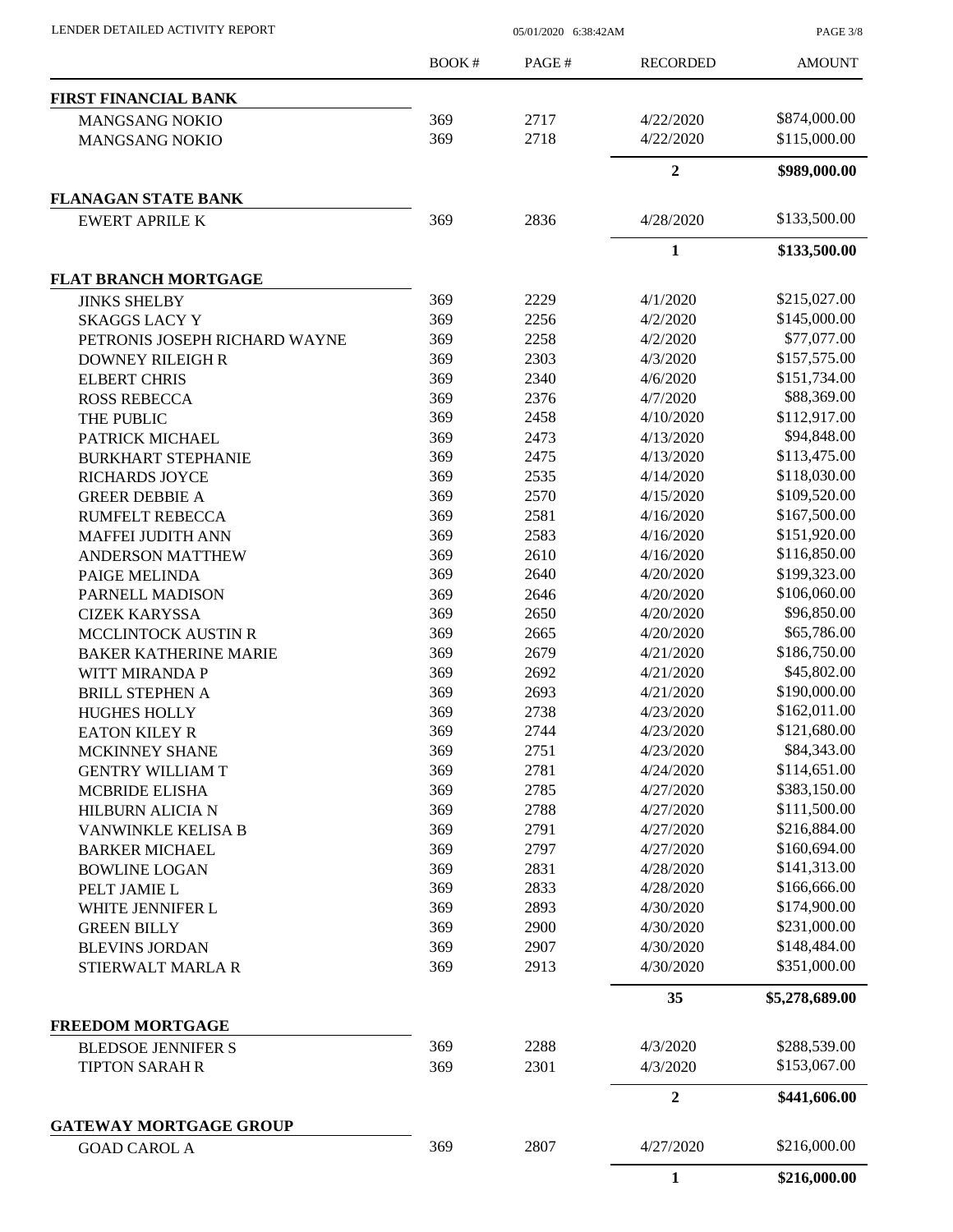PAGE 4/8

|                                                  | BOOK# | PAGE# | <b>RECORDED</b>  | <b>AMOUNT</b>  |
|--------------------------------------------------|-------|-------|------------------|----------------|
| <b>GREAT SOUTHEN BANK</b>                        |       |       |                  |                |
| <b>LUBOW DOMINIQUE Y</b>                         | 369   | 2315  | 4/3/2020         | \$75,000.00    |
|                                                  |       |       | 1                | \$75,000.00    |
| <b>GREAT SOUTHERN BANK</b>                       |       |       |                  |                |
| <b>BUEGGEMANN SAMMIE D</b>                       | 369   | 2734  | 4/23/2020        | \$530,000.00   |
|                                                  |       |       | $\mathbf{1}$     | \$530,000.00   |
| <b>GUARANTY BANK</b>                             |       |       |                  |                |
| <b>FARRELL JANICE P TR</b>                       | 369   | 2277  | 4/2/2020         | \$517,000.00   |
| <b>STREMEL KRISTEN</b>                           | 369   | 2339  | 4/6/2020         | \$249,250.00   |
| <b>WILLIAMS KAREN</b>                            | 369   | 2343  | 4/6/2020         | \$183,700.00   |
| <b>ALDRIDGE STACIE</b>                           | 369   | 2380  | 4/7/2020         | \$113,705.00   |
| <b>FARRELL JANICE P TR</b>                       | 369   | 2502  | 4/13/2020        | \$311,000.00   |
| <b>SPENCER SAMUEL</b>                            | 369   | 2632  | 4/17/2020        | \$244,000.00   |
| FUNDERBURGH TOSHA                                | 369   | 2635  | 4/17/2020        | \$48,925.00    |
| OAKWOODS FARM, LLC                               | 369   | 2697  | 4/21/2020        | \$17,000.00    |
| <b>FROGGE LEIGH</b>                              | 369   | 2740  | 4/23/2020        | \$259,000.00   |
|                                                  |       |       | 9                | \$1,943,580.00 |
| <b>JPMORGAN CHASE BANK</b><br><b>OLSEN NANCY</b> | 369   | 2360  | 4/7/2020         | \$116,567.00   |
|                                                  |       |       |                  |                |
|                                                  |       |       | $\mathbf{1}$     | \$116,567.00   |
| <b>LAMAR BANK AND TRUST CO</b>                   |       |       |                  |                |
| <b>MATTES BRITTNEY</b>                           | 369   | 2411  | 4/8/2020         | \$207,800.00   |
|                                                  |       |       | $\mathbf{1}$     | \$207,800.00   |
| <b>LEDBETTER CARL E TR</b>                       |       |       |                  |                |
| <b>VANCE WAYNE</b>                               | 369   | 2462  | 4/10/2020        | \$56,000.00    |
|                                                  |       |       | $\mathbf{1}$     | \$56,000.00    |
| LEW ENTERPRISES, LLC                             | 369   | 2297  |                  | \$38,000.00    |
| <b>JORDAN AMANDA</b>                             |       |       | 4/3/2020         |                |
|                                                  |       |       | $\mathbf{1}$     | \$38,000.00    |
| <b>LOANDEPOT.COM</b>                             |       |       |                  |                |
| <b>COOK LORI</b>                                 | 369   | 2314  | 4/3/2020         | \$214,692.00   |
| <b>ROSS ALETHEA</b>                              | 369   | 2667  | 4/20/2020        | \$115,588.00   |
|                                                  |       |       | $\boldsymbol{2}$ | \$330,280.00   |
| <b>MID-MISSOURI BANK</b>                         |       |       |                  |                |
| <b>FRISBIE DONALD A</b>                          | 369   | 2365  | 4/7/2020         | \$125,000.00   |
| PUTNAM NICK C                                    | 369   | 2371  | 4/7/2020         | \$229,834.32   |
| <b>SNYDER SARA</b>                               | 369   | 2636  | 4/17/2020        | \$255,250.00   |
| <b>NORRIS FRANCES J</b>                          | 369   | 2682  | 4/21/2020        | \$449,000.00   |
| ALLGOOD MICHELLE L                               | 369   | 2754  | 4/23/2020        | \$241,000.00   |
| <b>SIMPSON STEFANIE</b>                          | 369   | 2835  | 4/28/2020        | \$229,500.00   |
|                                                  |       |       | 6                | \$1,529,584.32 |
| MISSOURI ELECTRIC COOPERATIVES EMPLOYEES CU      | 369   |       | 4/21/2020        | \$70,100.00    |
| POE JENNIFER A                                   |       | 2699  |                  |                |
|                                                  |       |       | $\mathbf{1}$     | \$70,100.00    |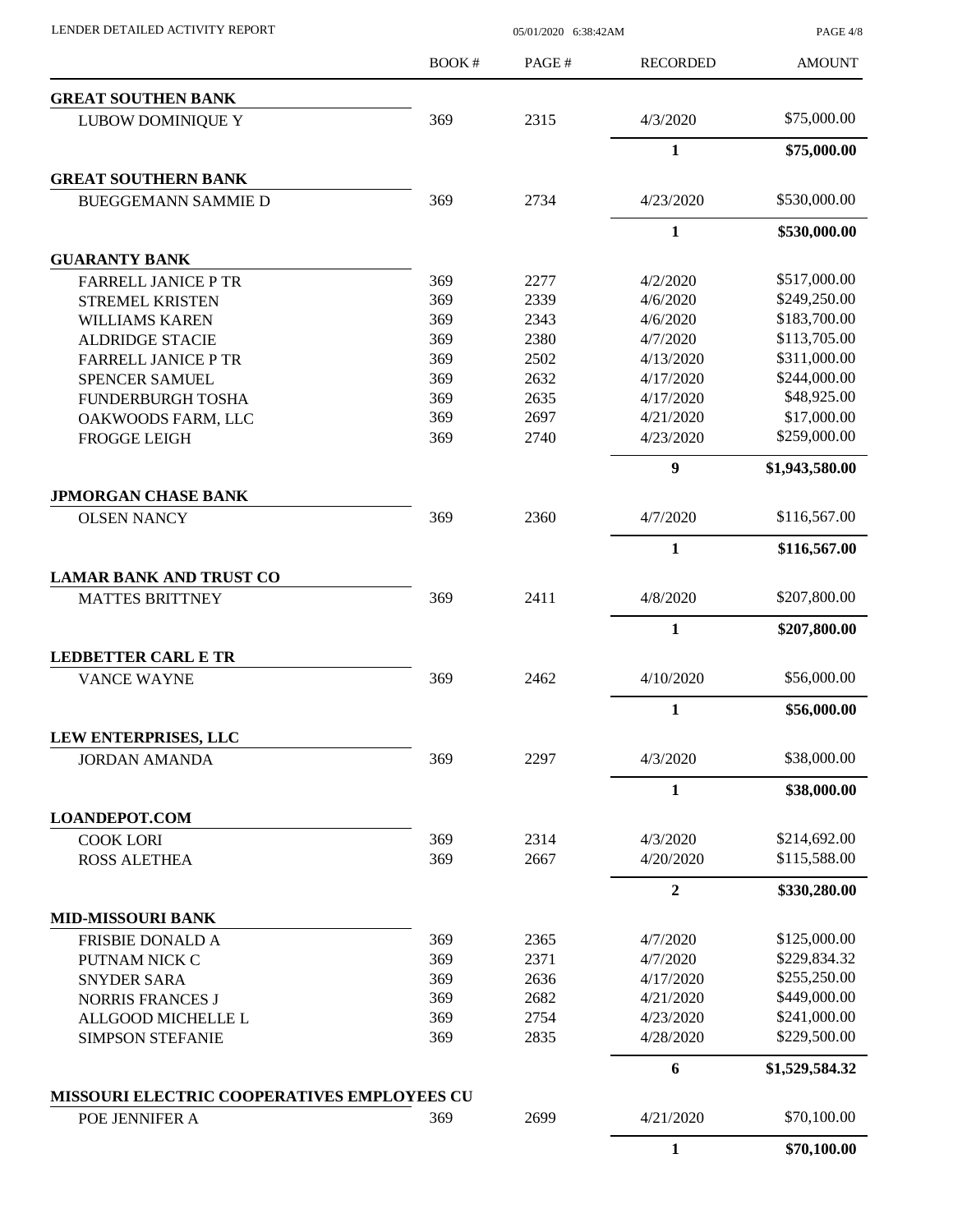| LENDER DETAILED ACTIVITY REPORT                              | 05/01/2020 6:38:42AM |              |                      | <b>PAGE 5/8</b>                |
|--------------------------------------------------------------|----------------------|--------------|----------------------|--------------------------------|
|                                                              | <b>BOOK#</b>         | PAGE#        | <b>RECORDED</b>      | <b>AMOUNT</b>                  |
| MISSOURI HOUSING DEVELOPMENT COMMISSION                      |                      |              |                      |                                |
| MCCLINTOCK AUSTIN R                                          | 369                  | 2666         | 4/20/2020            | \$2,631.44                     |
| <b>BARKER MICHAEL</b>                                        | 369                  | 2798         | 4/27/2020            | \$6,427.76                     |
|                                                              |                      |              | $\mathbf{2}$         | \$9,059.20                     |
| <b>MORTGAGE RESEARCH CENTER</b>                              |                      |              |                      |                                |
| <b>WALKER NOAH</b>                                           | 369                  | 2392         | 4/8/2020             | \$190,500.00                   |
| <b>MOORE PAULA</b>                                           | 369                  | 2405         | 4/8/2020             | \$189,255.00                   |
| LEE KELSEY JO                                                | 369                  | 2541         | 4/15/2020            | \$209,715.00                   |
| <b>HAMILTON MIRANDA</b>                                      | 369                  | 2743         | 4/23/2020            | \$132,990.00                   |
|                                                              |                      |              | 4                    | \$722,460.00                   |
| NATIONSTAR MORTGAGE                                          |                      |              |                      |                                |
| <b>COLBERT DIANA</b>                                         | 369                  | 2861         | 4/29/2020            | \$312,167.00                   |
|                                                              |                      |              | 1                    | \$312,167.00                   |
| <b>OAKSTAR BANK</b>                                          |                      |              |                      |                                |
| <b>SACHS AARON WILLIAM TR</b>                                | 369<br>369           | 2282<br>2384 | 4/2/2020<br>4/8/2020 | \$605,797.87<br>\$1,040,000.00 |
| <b>MARLIN PROPERTIES, LLC</b><br>KALEB MARTI INVESTMENTS LLC | 369                  | 2520         | 4/14/2020            | \$1,660,000.00                 |
|                                                              |                      |              | 3                    |                                |
|                                                              |                      |              |                      | \$3,305,797.87                 |
| PEARMAN GARY W                                               | 369                  | 2407         | 4/8/2020             | \$90,000.00                    |
| <b>LAKE RICHARD SHANE</b>                                    |                      |              |                      |                                |
|                                                              |                      |              | 1                    | \$90,000.00                    |
| PEARMAN HELEN LOUISE<br><b>LAKE KRISTA DEAN</b>              | 369                  | 2407         | 4/8/2020             | \$90,000.00                    |
|                                                              |                      |              | $\mathbf{1}$         | \$90,000.00                    |
| PENNYMAC LOAN SERVICES                                       |                      |              |                      |                                |
| MORGAN EMILY                                                 | 369                  | 2383         | 4/7/2020             | \$173,382.00                   |
| <b>GREEN KENNETH JOE</b>                                     | 369                  | 2467         | 4/13/2020            | \$245,400.00                   |
|                                                              |                      |              | $\overline{2}$       | \$418,782.00                   |
| PEOPLES BANK                                                 |                      |              |                      |                                |
| <b>CAPUTO DARLA M</b>                                        | 369                  | 2431         | 4/9/2020             | \$280,900.00                   |
| MID AMERICA STORAGE SOLUTIONS LLC                            | 369                  | 2470         | 4/13/2020            | \$75,000.00                    |
| <b>SELGEBY BEVERLY A</b>                                     | 369                  | 2638         | 4/20/2020            | \$10,000.00                    |
| <b>MARTIN TRACI LYNN</b>                                     | 369                  | 2661         | 4/20/2020            | \$348,000.00                   |
| TEITLER BRADLEY K                                            | 369                  | 2675         | 4/21/2020            | \$179,920.00                   |
| <b>TEITLER TINA</b>                                          | 369                  | 2677         | 4/21/2020            | \$33,735.00                    |
| <b>SCHULTE DREW</b>                                          | 369                  | 2766         | 4/24/2020            | \$133,800.00                   |
| <b>SCHULTE DREW</b>                                          | 369                  | 2767         | 4/24/2020            | \$14,040.00                    |
| <b>SCHULTE HOLLY</b>                                         | 369                  | 2806         | 4/27/2020            | \$14,040.00                    |
| EDGERTON CATTLE COMPANY, LLC                                 | 369                  | 2847         | 4/28/2020            | \$222,500.00                   |
|                                                              |                      |              | 10                   | \$1,311,935.00                 |
| PINNACLE BANK                                                |                      |              |                      |                                |
| <b>MYERS KOURTNEY L</b>                                      | 369                  | 2346         | 4/6/2020             | \$190,000.00                   |
| OUTER ROAD INVESTMENTS, LLC                                  | 369                  | 2814         | 4/27/2020            | \$660,000.00                   |
| <b>LOCHER MELISSA A TR</b>                                   | 369                  | 2881         | 4/29/2020            | \$258,500.00                   |
|                                                              |                      |              | $\mathbf{3}$         | \$1,108,500.00                 |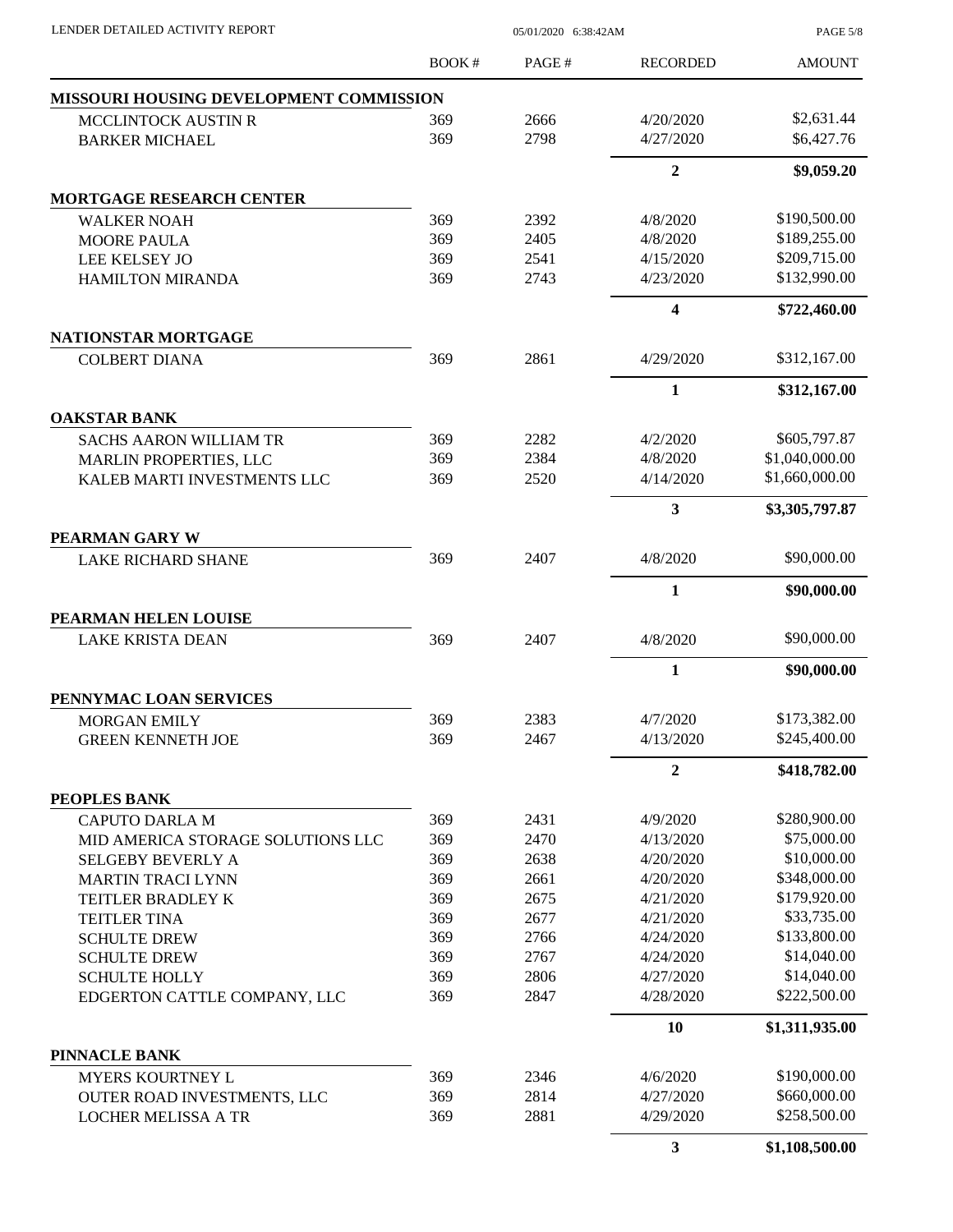| LENDER DETAILED ACTIVITY REPORT            |              | PAGE 6/8 |                  |                |
|--------------------------------------------|--------------|----------|------------------|----------------|
|                                            | <b>BOOK#</b> | PAGE#    | <b>RECORDED</b>  | <b>AMOUNT</b>  |
| <b>PLAZA HOME MORTGAGE</b>                 |              |          |                  |                |
| <b>HILGENBERG JUSTIN</b>                   | 369          | 2527     | 4/14/2020        | \$187,500.00   |
|                                            |              |          | $\mathbf{1}$     | \$187,500.00   |
| PRIMARY RESIDENTIAL MORTGAGE               |              |          |                  |                |
| RICHARDSON EDWRD                           | 369          | 2220     | 4/1/2020         | \$185,250.00   |
|                                            |              |          | $\mathbf{1}$     | \$185,250.00   |
| PROSPERITY HOME MORTGAGE                   |              |          |                  |                |
| <b>FOSTER MATTHEW</b>                      | 369          | 2828     | 4/28/2020        | \$164,062.00   |
| RICHMEIER DANIEL L                         | 369          | 2888     | 4/30/2020        | \$105,313.00   |
|                                            |              |          | $\boldsymbol{2}$ | \$269,375.00   |
| <b>QUICKEN LOANS</b>                       |              |          |                  |                |
| <b>LENTZ KEN M</b>                         | 369          | 2309     | 4/3/2020         | \$150,750.00   |
| SADLER STACEY M                            | 369          | 2313     | 4/3/2020         | \$155,086.00   |
| <b>EZELL JOHN H</b>                        | 369          | 2545     | 4/15/2020        | \$129,700.00   |
| <b>LANT CYNTHIA M</b>                      | 369          | 2844     | 4/28/2020        | \$142,400.00   |
| <b>BARNES BRIAN R</b>                      | 369          | 2886     | 4/30/2020        | \$115,588.00   |
|                                            |              |          | 5                | \$693,524.00   |
| <b>SECURITY BANK OF SOUTHWEST MISSOURI</b> |              |          |                  |                |
| 4 STATE PROPERTY BROTHERS, LLC             | 369          | 2415     | 4/8/2020         | \$75,000.00    |
| HARVILL KRISTI                             | 369          | 2800     | 4/27/2020        | \$336,000.00   |
| HARVILL KRISTI                             | 369          | 2801     | 4/27/2020        | \$56,700.00    |
|                                            |              |          | 3                | \$467,700.00   |
| <b>SILVERTON MORTGAGE</b>                  |              |          |                  |                |
| <b>IMAN KIMBERLY D</b>                     | 369          | 2318     | 4/6/2020         | \$190,781.00   |
|                                            |              |          | $\mathbf{1}$     | \$190,781.00   |
| <b>SIMMONS BANK</b>                        |              |          |                  |                |
| PETERS EMILY K                             | 369          | 2648     | 4/20/2020        | \$142,975.00   |
| <b>LANDOLL LAUREL</b>                      | 369          | 2702     | 4/21/2020        | \$295,400.00   |
| <b>BENTZ SAMUEL J</b>                      | 369          | 2909     | 4/30/2020        | \$167,260.00   |
|                                            |              |          | 3                | \$605,635.00   |
| <b>SOUTHERN BANK</b>                       |              |          |                  |                |
| MAJOR HOLDINGS, LLC                        | 369          | 2266     | 4/2/2020         | \$420,000.00   |
| MAJOR HOLDINGS, LLC                        | 369          | 2267     | 4/2/2020         | \$1,121,600.00 |
|                                            |              |          | $\boldsymbol{2}$ | \$1,541,600.00 |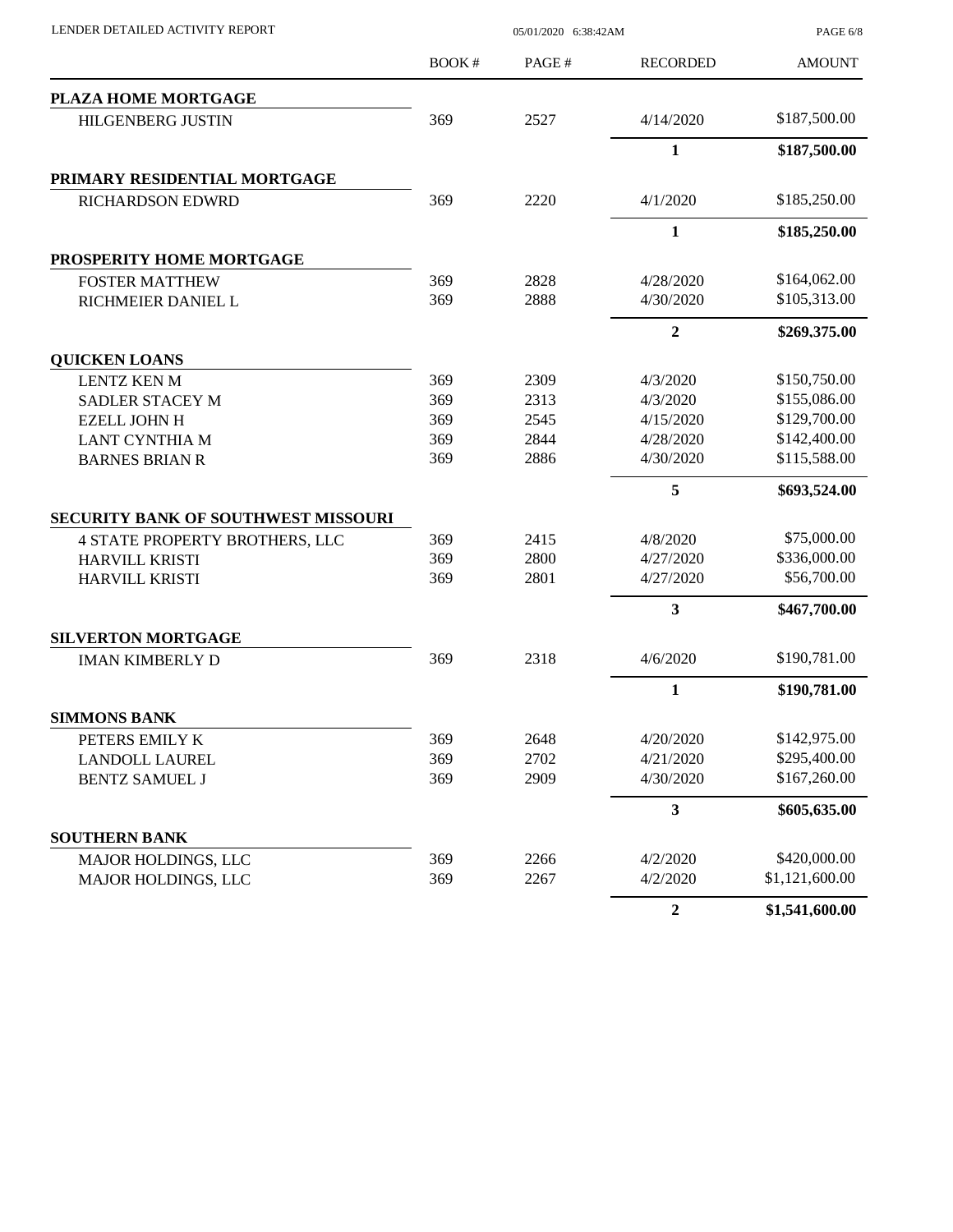PAGE 7/8

|                                                                         | <b>BOOK#</b> | PAGE#        | <b>RECORDED</b>        | <b>AMOUNT</b>                  |
|-------------------------------------------------------------------------|--------------|--------------|------------------------|--------------------------------|
| SOUTHWEST MISSOURI BANK                                                 |              |              |                        |                                |
| <b>FOWLER JASON</b>                                                     | 369          | 2326         | 4/6/2020               | \$45,000.00                    |
| <b>GEORGE DIXIE L</b>                                                   | 369          | 2344         | 4/6/2020               | \$38,000.00                    |
| <b>HASTY CINDI E</b>                                                    | 369          | 2359         | 4/6/2020               | \$45,000.00                    |
| <b>WACKER LAURA</b>                                                     | 369          | 2379         | 4/7/2020               | \$108,000.00                   |
| <b>JOHNSON TABITHA A</b>                                                | 369          | 2409         | 4/8/2020               | \$100,000.00                   |
| <b>JOHNSON SALLY</b>                                                    | 369          | 2410         | 4/8/2020               | \$100,000.00                   |
| <b>HURN CEMMA</b>                                                       | 369          | 2417         | 4/8/2020               | \$160,000.00                   |
| <b>JOHNSON CONNOR C</b>                                                 | 369          | 2444         | 4/10/2020              | \$20,000.00                    |
| MCCLELLAN DEBORAH                                                       | 369          | 2469         | 4/13/2020              | \$141,000.00                   |
| <b>BOYD ROBIN R</b>                                                     | 369          | 2529         | 4/14/2020              | \$225,000.00                   |
| <b>BERRY CODY</b>                                                       | 369          | 2530         | 4/14/2020              | \$320,000.00                   |
| <b>ISLEY MELINDA</b>                                                    | 369          | 2539         | 4/15/2020              | \$37,000.00                    |
| VINCENT VICTORIA                                                        | 369          | 2598         | 4/16/2020              | \$145,960.00                   |
| <b>BITTLE PAIGE</b>                                                     | 369          | 2633         | 4/17/2020              | \$215,000.00                   |
| <b>WILSON KIM M</b>                                                     | 369          | 2652         | 4/20/2020              | \$60,000.00                    |
| <b>SIMPSON R ALISON</b>                                                 | 369          | 2676         | 4/21/2020              | \$42,000.00                    |
| PORTER KAREN M                                                          | 369          | 2678         | 4/21/2020              | \$269,000.00                   |
| <b>HOUCHIN REBECCA M</b>                                                | 369          | 2680         | 4/21/2020              | \$130,000.00                   |
| DAY GONE BYE INVESTMENT, LLC                                            | 369          | 2689         | 4/21/2020              | \$32,000.00                    |
| <b>CUPP CAMILLA</b>                                                     | 369          | 2792         | 4/27/2020              | \$53,000.00                    |
| <b>ELLISON MIKE</b>                                                     | 369          | 2793         | 4/27/2020              | \$25,000.00                    |
| <b>RIGSBY AIMEE</b>                                                     | 369          | 2794         | 4/27/2020              | \$25,000.00                    |
| <b>ALLEN JESSICA</b>                                                    | 369          | 2799         | 4/27/2020              | \$30,000.00                    |
| <b>BAY COURTNEY DYANN</b>                                               | 369          | 2810         | 4/27/2020              | \$129,000.00                   |
| POINDEXTER WILLIAM BRANDON                                              | 369          | 2875         | 4/29/2020              | \$122,000.00                   |
|                                                                         |              |              | 25                     | \$2,616,960.00                 |
| THE CORNERSTONE BANK                                                    |              |              |                        |                                |
| <b>CARTER ASHLEY</b>                                                    | 369          | 2238         | 4/1/2020               | \$100,000.00                   |
| <b>JONES KIMBERY G</b>                                                  | 369          | 2327         | 4/6/2020               | \$160,000.00                   |
| <b>BRODIE JEANETTE A</b>                                                | 369          | 2548         | 4/15/2020              | \$173,000.00                   |
|                                                                         |              |              | 3                      | \$433,000.00                   |
| TOWNE MORTGAGE COMPANY                                                  |              |              |                        |                                |
| <b>SHAVER DEBRA L</b>                                                   | 369          | 2394         | 4/8/2020               | \$61,000.00                    |
| <b>SKAGGS LAFONDA J</b>                                                 | 369          | 2752         | 4/23/2020              | \$87,000.00                    |
|                                                                         |              |              | $\boldsymbol{2}$       | \$148,000.00                   |
| <b>USBANK</b>                                                           |              |              |                        | \$25,035.00                    |
| <b>FANCHER NOVA J</b>                                                   | 369          | 2234         | 4/1/2020               |                                |
| MILLER DEREK WADE                                                       | 369          | 2351         | 4/6/2020               | \$827,000.00                   |
| STEWART AMANDA M                                                        | 369          | 2397         | 4/8/2020               | \$50,429.00                    |
| <b>BRECHEISEN MARK DARL</b>                                             | 369          | 2500         | 4/13/2020              | \$561,000.00                   |
| <b>CLOUSE JULIA KAY</b>                                                 |              |              |                        |                                |
|                                                                         | 369          | 2783         | 4/27/2020              | \$75,000.00                    |
| STAPLETON RAYMOND                                                       | 369          | 2824         | 4/28/2020              | \$154,900.00                   |
| <b>BOMAN JILL A</b>                                                     | 369          | 2859         | 4/29/2020              | \$151,000.00                   |
|                                                                         |              |              | $\overline{7}$         | \$1,844,364.00                 |
| <b>UMB BANK</b>                                                         |              |              |                        |                                |
| RICHARDSON GAIL DALINE                                                  | 369          | 2242         | 4/2/2020               | \$10,600.00                    |
| ASSOCIATED ELECTRIC COOPERATIVE, INC                                    | 369          | 2463         | 4/13/2020              | 00,000,000.00                  |
| ASSOCIATED ELECTRIC COOPERATIVE<br>ASSOCIATED ELECTRIC COOPERATIVE, INC | 369<br>369   | 2543<br>2856 | 4/15/2020<br>4/29/2020 | 35,000,000.00<br>00,000,000.00 |

**4 \$10,135,010,600.00**